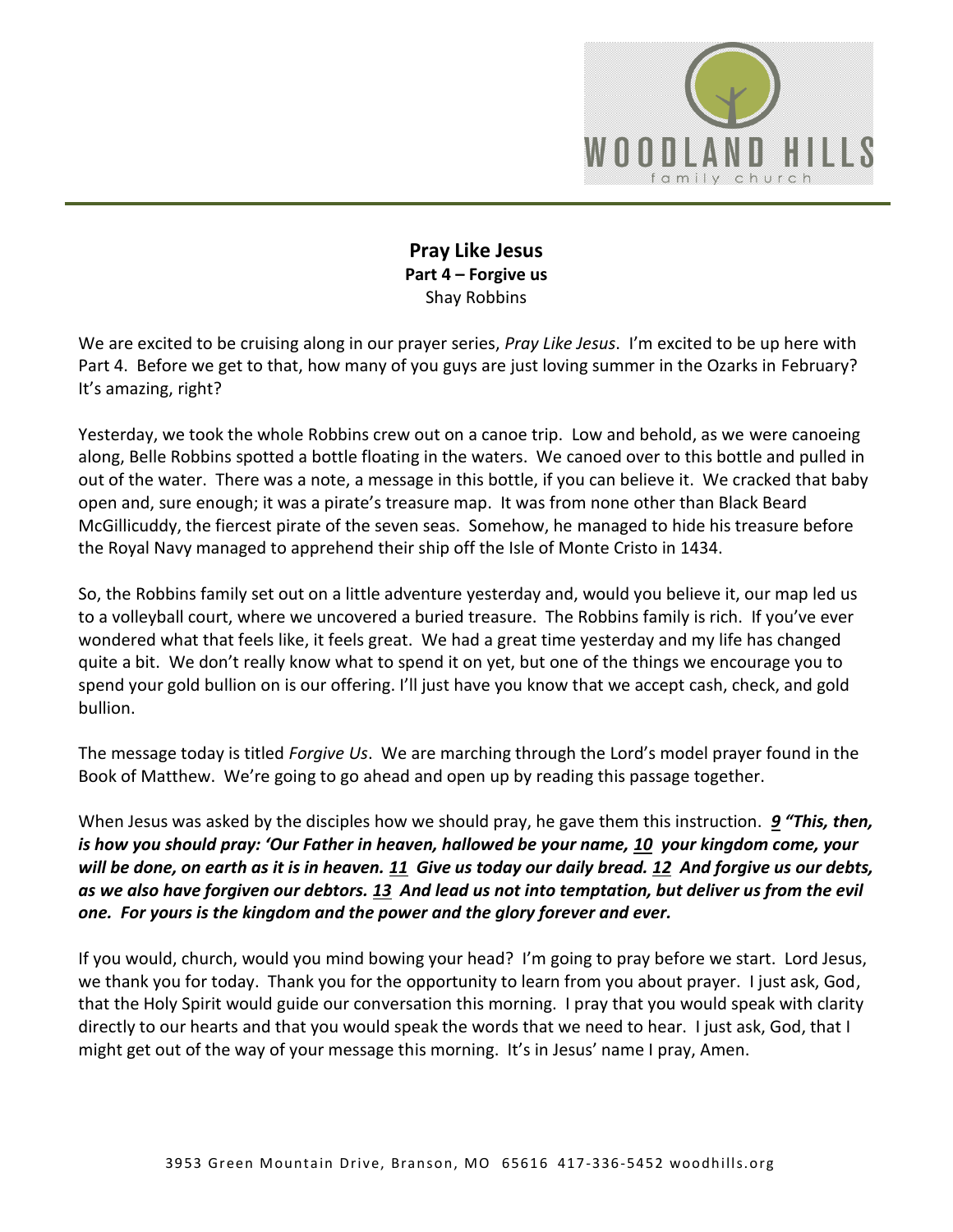We are looking at forgiveness this morning and specifically how we seek forgiveness within our daily prayer life. I want to go ahead and define a couple important pieces of this passage. "And forgive us our debts." I got this definition for forgiveness from Matt Chandler. I really like it and I think it's accurate and well said. His definition is this.

## *"Releasing someone from their wrongs freely, fully, and forever."*

We are going to cover three topics of forgiveness this morning from this passage, and we're going to look at forgiveness that leads to salvation. The second thing we're going to look at is forgiveness that leads to intimacy with God. And then the third thing is we are going to look at how unforgiveness separates us from salvation and intimacy in different situations.

## **Forgiveness that leads to salvation**.

We have our definition of forgiveness and now I want to define what God means by debts. This is a really important concept for all of us to believe and understand. When we begin to share the gospel with anybody, the first thing that we need to start with is the need for a savior. If you are ever given the opportunity to share the good news of Jesus Christ, you can share the good news, but if somebody doesn't realize they are in trouble, they have no need for a savior. What we do is help them understand and help ourselves understand on a daily basis that you and I were born into this world broken and sinful and that there is a cost for the sin in our lives.

In this passage, the cost for that sin is specifically referred to as debt. Debt is obviously… I'm sure that most of us here are very familiar with debt from a monetary standpoint. In God's economy, debt is the cost for sin. When Jesus was hanging on the cross, before he died, he had one last legal issue that he needed to deal with. Scripture calls it our certificate of debt. Our certificate of Debt is essentially every creepy, crawly thing you've ever committed against the holy God. For me, I would have volumes. If any one entry is undealt with, it will cost me eternal separation from God. That is the cost for the debt or the sin in my life.

A certificate of debt is basically apposed against us; it is working against us and we are born into it. The day you are born, you are essentially handed a certificate of debt. Romans 6: 23 says for the wages of sin is death. It's an eternal separation from God.

One of the things I find myself wrestling with, and especially working with a lot of college students around the country, is there is really an eversion from God having anything against me. When somebody tells us that we are wrong, our initial reaction is to go on the defensive and defend ourselves. We do that out of pride. A lot of times, it really gets sticky when we associate sin or things with which God does not agree with who we are. So, it becomes personalized. It's not just "Okay I'm doing this thing over here and I know it's wrong," but rather "This thing that I'm doing is a part of who I am; this is my identity. This is where I fit in; this is where I get my value from amongst my friends." When it becomes personalized, we put up our dukes and we push back against anyone who would say that we're wrong.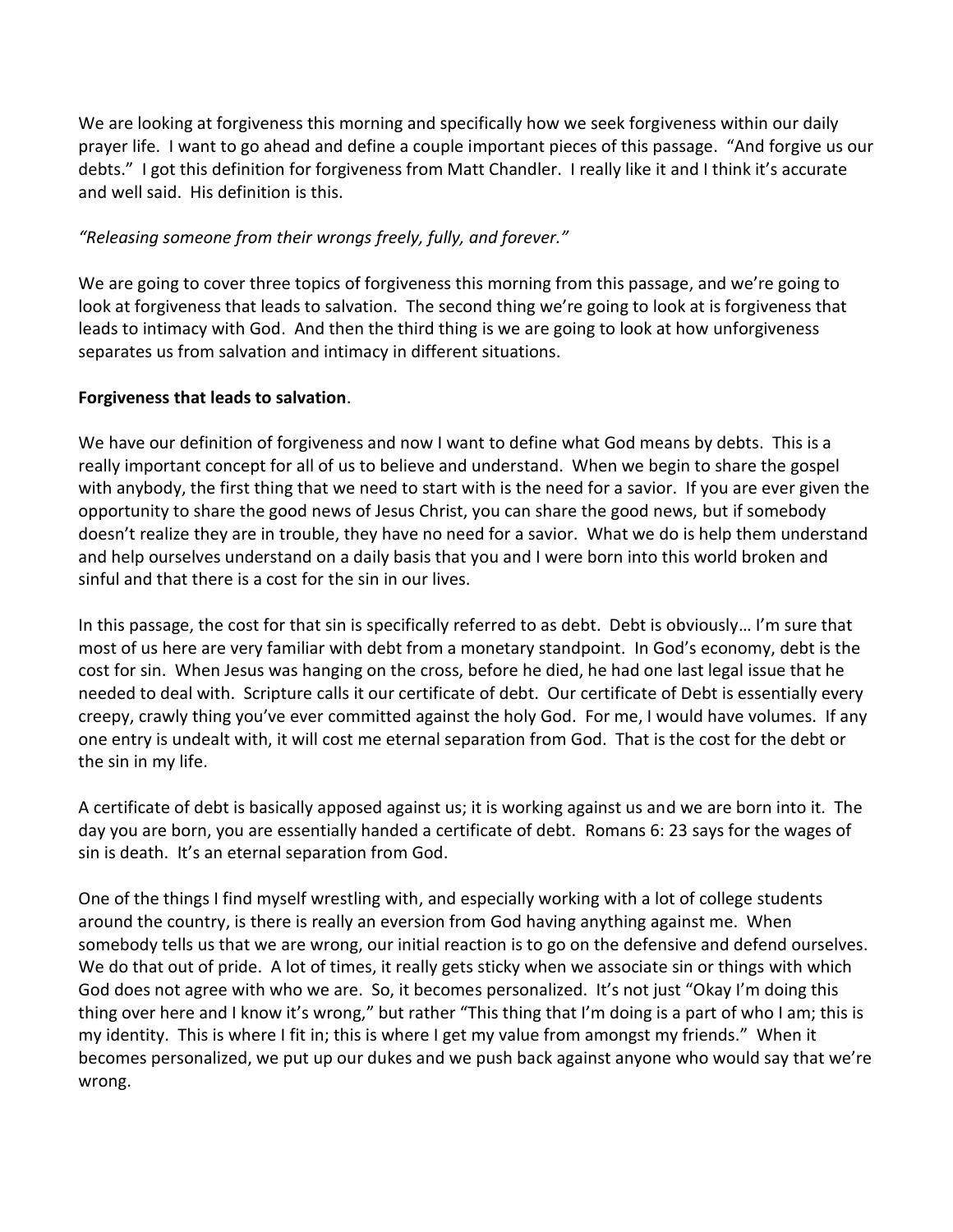A lot of times, what we do with that perception is look at God as this cosmic killjoy. How can he point to this thing in my life that I identify with as who I am… How can he say that it's wrong? Wasn't I made that way? Wasn't I born into this? So, we get into this bickering match with God. This morning, as we get started, I want to express to that that, number one, God hates sin so much because he loves you so much.

The moment that I became a husband and a father, I became exponentially more protective and more dangerous. Literally, whenever I walk into a scenario, I'm looking for weapons. That's because God has given me these precious little ones to protect.

Frankly, we live in a broken and dangerous world. Just in the last year, there are things that have happened in Branson that are absolutely atrocious. They are kinds of things that you can't even fathom happening in your back yard. As a daddy, I walk around and I am in protection mode against anything that would come against my family, anything that would be brought against them that could hurt them, harm them, or destroy them, you had better believe that this daddy is ready to fight.

So, when I'm standing in the supermarket and I'm holding a can of corn and you come around the corner… Just because you go to this church doesn't mean I haven't flipped the switch. If you are looking threatening, you had better beware. There could be corn flying. I've thought through every scenario. At the gas station, if an assailant comes up to me, I'm going to pump about five dollars' worth of gas right in their eyes, a round house kick to the face, and then I'm going to remove their heart. Then I'm going to surveil for other assailants. Step number five is not appropriate to share with women and children in the audience. But, at Fearless, on March 12, we're going to talk about this thing. If you knew about it, you'd say there's only an 8% chance of that actually happening.

A father's aggression is out of love, right? Everything that comes up against my family… My aggression, my protection, my heart to stand between them and danger is out of this tremendous heart of love and compassion and mercy for my wife and my children. My first instinct is to say that it's no different with God, but the reality is that it is different with God. His heart to protect us is so much greater than my heart to protect my children. His love for you… We walked through Psalm 139 two weeks ago. When you think about how much God loves you… As we said, he wrote every stroke of DNA into existence for you. He cares about you so deeply. He is ready to go up against sin in a violent, aggressive manner. That's what's known as God's justice and his wrath. Those aren't bad things. Those are good things because they are made to protect those he loves.

# Let's look at Colossians 2: 12 -14. *[12](http://www.studylight.org/desk/?q=col%202:12&t1=en_niv&sr=1) …having been buried with him in baptism, in which you were also raised with him through your faith in the working of God, who raised him from the dead.*

The picture of baptism is this. When we are baptized, we are making a public proclamation that "I am now dead to sin" and so when we take that plunge, when we go under the water, it's a symbol of Jesus who died and went to the grave. Then we are raised again in Christ, a new creation being born again. So, the sin I have left behind me is dead, it is no longer a part of me; I've been made alive in Christ. In that new birth, something amazing happens. God is creator of all, but he's only the Father of some. God is the Father of those who died to sin and are raised alive in Christ to new life in Christ.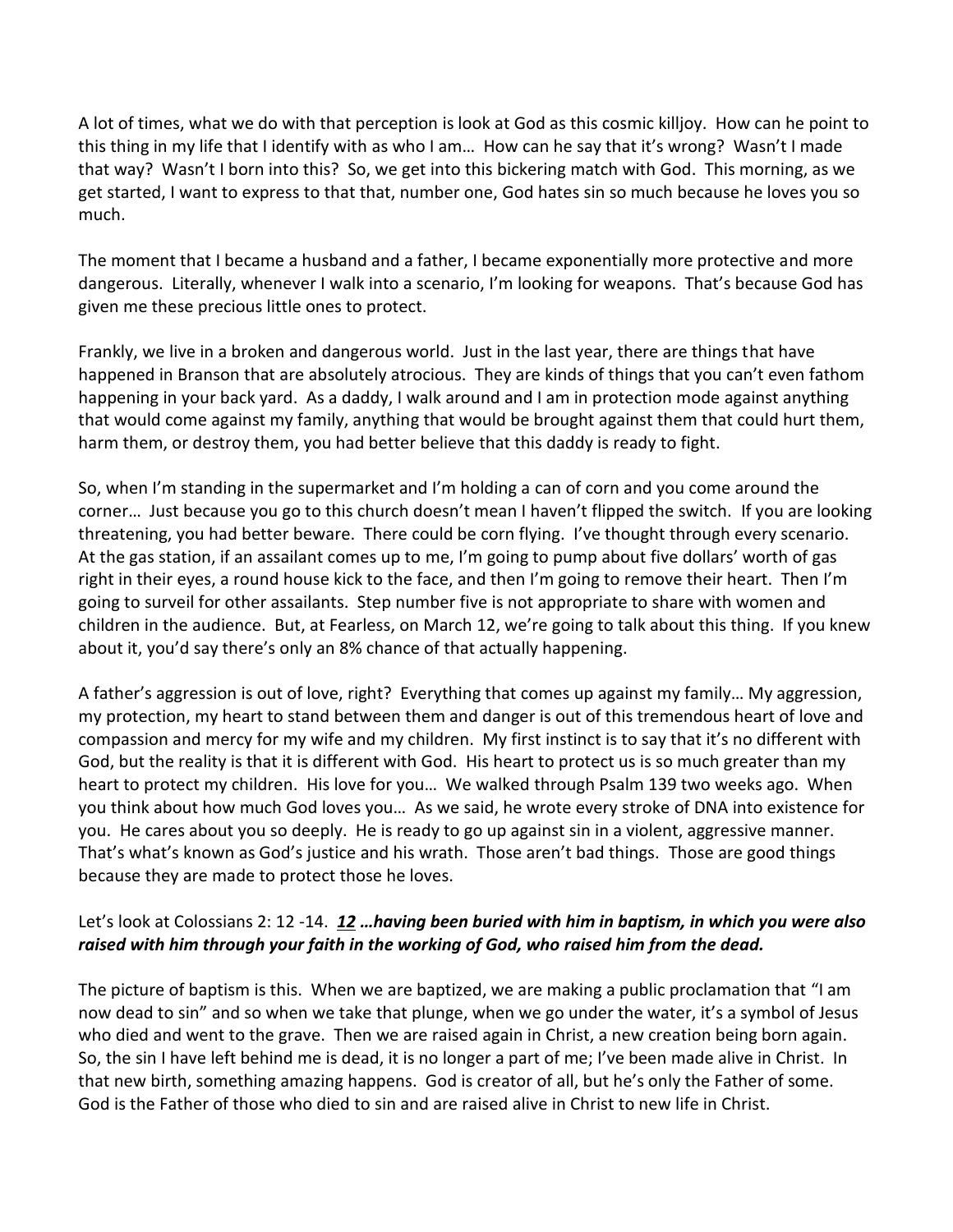#### *[13](http://www.studylight.org/desk/?q=col%202:13&t1=en_niv&sr=1) When you were dead in your sins and in the uncircumcision of your flesh, God made you alive with Christ. He forgave us all our sins, [14](http://www.studylight.org/desk/?q=col%202:14&t1=en_niv&sr=1) having canceled the charge of our legal indebtedness, which stood against us and condemned us; he has taken it away, nailing it to the cross.*

This is the picture of forgiveness that leads to salvation, which is given freely, fully, and forever. The scripture tells us that all it took was one drop of blood to pay for the penalty of our sins. That certificate of debt… When we go to God and seek him in forgiveness, we are essentially agreeing with him that we are broken, sinful, and separated from him and deserve death. I admit it. I deserve it. I admit that apart from him, there is nothing I can do to enter into his goodness. I need his help.

So, what Jesus did on that cross is he died the death that we all should have died and one drop, when it hit that certificate of debt… The way that happens is the moment that our knees hit the ground and we seek forgiveness once and for all. God, I am wrong. Lord Jesus, will you forgive me? Just a single drop of blood is all it takes to get that certificate of debt and shred it apart. Or in this imagery, he takes it and he nails it to the cross. Do you know what he said right before he died? "Tetelestai" – it is finished.

Forgiveness that leads to salvation is given freely. We see that in Ephesian 2: 8-9. Let's read it together. *[8](http://www.studylight.org/desk/?q=eph%202:8&t1=en_niv&sr=1) For it is by grace you have been saved, through faith—and this is not from yourselves, it is the gift of*  God-9 not by works, so that no one can boast. There is nothing that you can do to earn your salvation. There's nothing that you can do to earn God's forgiveness. It is a gift.

When Jesus died on the cross, he is essentially holding out a gift to every single one of us. That gift is being extended to every human who has ever lived since that day. I want to ask you when that gift becomes yours. It's the moment that you take it, that you accept it, that you receive that forgiveness once and for all.

Forgiveness that leads to salvation is given fully. 1 John 1: 7. *But if we walk in the light, as he is in the light, we have fellowship with one another, and the blood of Jesus, his Son, purifies us from all sin.* Not part of it, not a good percentage, but every bit of your sin. That's past sin, present sin, and future sin. It's sin of commission that I have purposefully done. It's sin of omission that I've done in ignorance. All of it is forgiven.

Forgiveness that leads to salvation is given forever. This is where you can rest in the hope of the cross. In him you also, after listening to the message of truth, the gospel of your salvation, having also believed you were sealed in him with the Holy Spirit of promise who was given as a pledge of our inheritance with a view to the redemption of God's own possession, the praise of his glory… That word *pledge* is a promise. Once and for all, when you have a genuine conversion, when you ask for forgiveness and you repent, you turn and run from your sin. On that day, you are sealed with the Holy Spirit that cannot be taken away from you. Your salvation cannot be ripped out of your hands. It is done, once and for all, and it is given to you forever.

Before we move on, I want to make one side note. Years ago, when I was doing real estate in town, I worked for quite a while with a local entertainer. I happened to invite him to church at Woodland Hills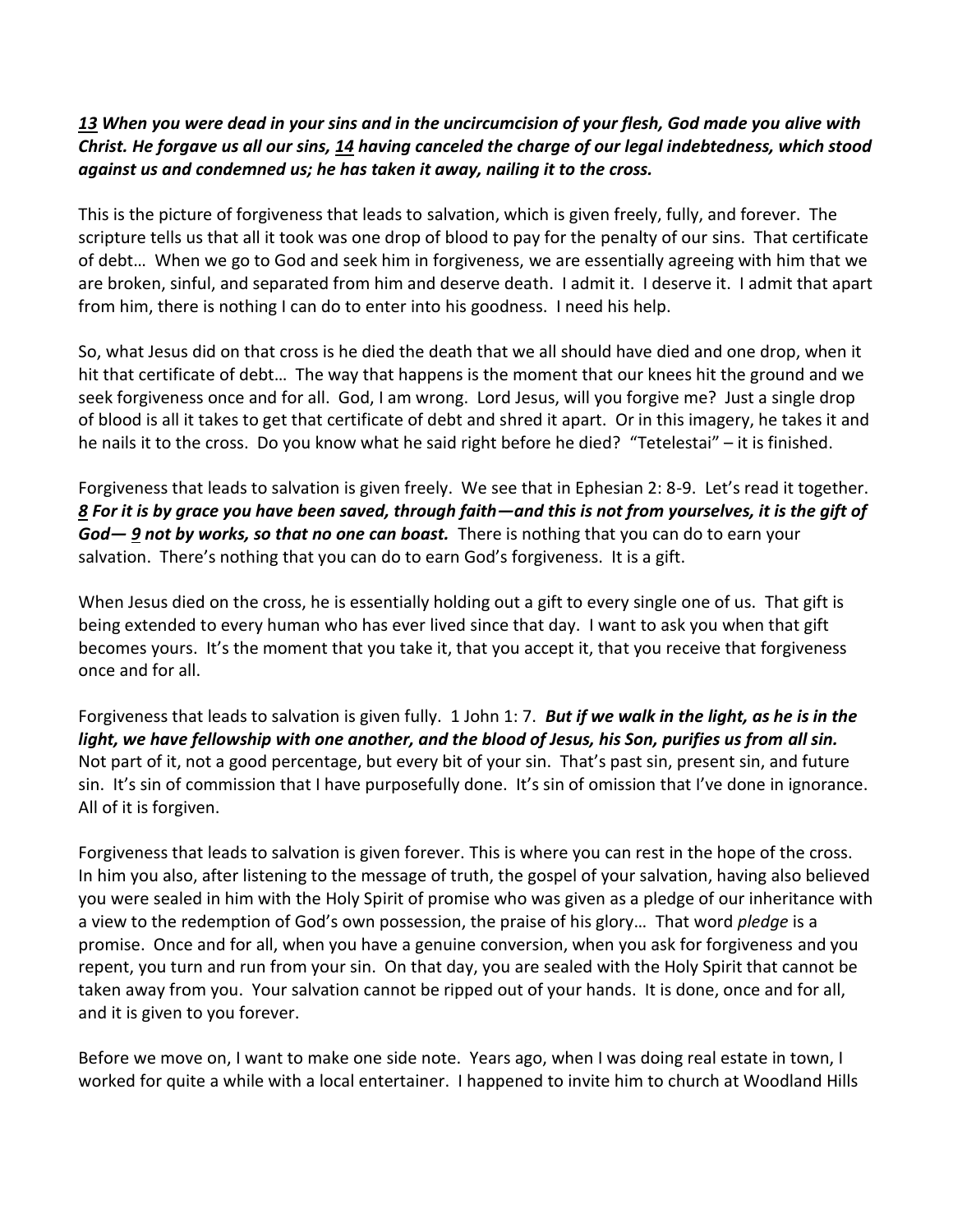one time. His response was this. He kind of did this nervous chuckle and responded, "If I walked in the doors of that church, you'd have to burn it down."

There may be some of you sitting in here or watching online who feel like "What I have done is too bad. I'm too far gone. With the things that I've done, I don't even dare speak; they could put me in jail." There is no amount of sin that puts you out of the reach of Christ. He died for every last one of us. He even died for the people that we look at and shake our head in shame and disgust. The reality in a holy God's eyes is he sees all sin the same way whether it's a lie, rape, or murder. It separates us from God and he came to pay the penalty for all of it. So if you're sitting in here today and this lie in your head that you are too far gone has prevented you from seeking the forgiveness and grace that Jesus offers you, I urge you today that you are not too far gone. In fact, Jesus died happily for your sin.

#### **Forgiveness that leads to intimacy.**

God is Father to some and the creator of all. When we are walking through the Lord's Prayer, Jesus is speaking to his disciples, his followers. As he is describing the model prayer, he says this is how you enter in to conversation with God. This is what your prayer life should be like. As we walk through this progression over and over again, what we see is that he calls us to seek forgiveness on a regular basis. Each time we pray, we are to seek forgiveness. Don't forget that when we are forgiven, we are forgiven once and for all, forever. If Jesus is saying this, there must be some value to seeking him repetitively, on a daily basis, asking forgiveness for sins that have been committed. We all know that when you accept Christ and you become a new creation, it doesn't mean that you will be without sin. It means that God will give you a spirit to fight back and find victory against sin. We are still going to make mistakes along the way.

So, in regards to our relationship as believers, it's important to understand that sin can still create a separation between God and us, but it's not an eternal separation. Let me give you some scripture to back that up. Isaiah 59: 1-2… This is one of my favorite passages. It says *[1](http://www.studylight.org/desk/?q=isa%2059:1&t1=en_niv&sr=1) Surely the arm of the Lord is not too short to save…* Whenever you see the phrase "the Lord's hand" or "the Lord's arm," it's a reference to God's strength. He's rolling up his sleeves. Isaiah is saying that God is not too weak to reach down and save you. He's fully capable. …*nor his ear too dull to hear. [2](http://www.studylight.org/desk/?q=isa%2059:2&t1=en_niv&sr=1) But your iniquities have separated you from your God; your sins have hidden his face from you, so that he will not hear.*

I want to take you to a New Testament passage that helps flush this out a little more. In 1 Peter, Peter is writing specifically to husbands, giving them instruction on how to love their wives well. *[7](http://www.studylight.org/desk/?q=1pe%203:7&t1=en_niv&sr=1) Husbands, in the same way be considerate as you live with your wives, and treat them with respect as the weaker partner and as heirs with you of the gracious gift of life, so that nothing will hinder your prayers.*

What that is telling me is as a husband, when I wake up and there is strife between my wife and me, when we are wrestling or when I have messed up and stuck my foot in my mouth, if I go to God in prayer before I make things right with her, my prayer life is hindered. He turns his ear from me. Before he honors the request and the things that I'm asking for the day… He's like "Shay, you've got business to take care of. You've got to go to your bride and you've got to make that right so that your heart can be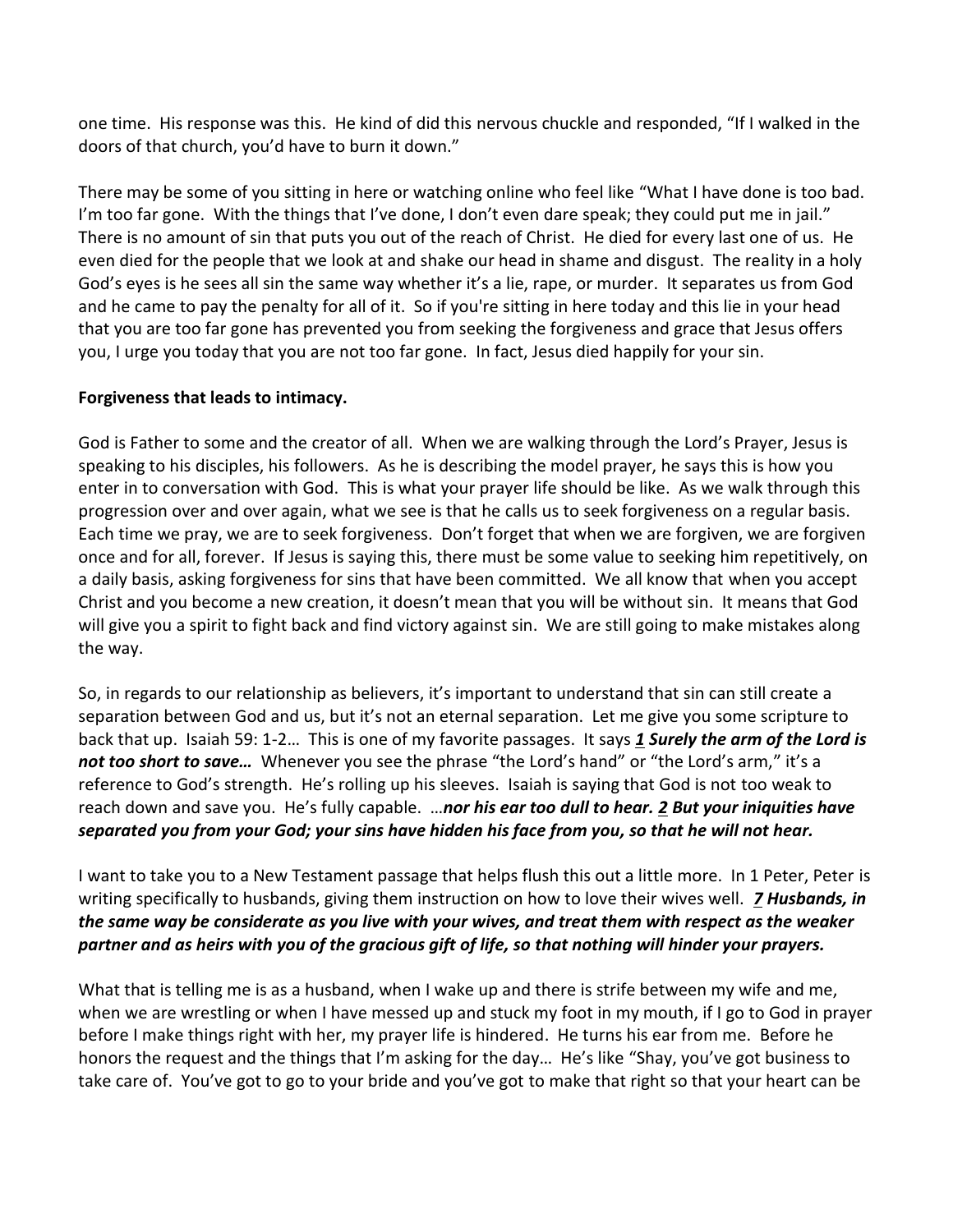pure when you come before me and you pray." When there is sin in our life, it still can create this unhealthy tension between God and us. It thwarts that access to our Father.

I want to show you a diagram that kind of helps explain this. For the unbeliever, when there is sin that is unforgiven, it creates a wall, a separation, and that separation is eternal. It is and eternal separation between the unbeliever and God and the result, ultimately, is eternal death. That is the cost for our sin.

But, for a believer, when there is unforgiveness in our life and there is sin that has gone unconfessed, it doesn't create an eternal separation because we've already been saved, once and for all. Rather, it creates a relational separation. So, if I'm walking with Jesus and I fall into a rut and there is a reoccurring sin in my life, it creates a relational separation. It's just like your relationship with your husband or wife or with your kids. You may love them intimately, but when there is sin separating that relationship, it gets messy, does it not?

The result is a temporal wasting away. Let me explain that. When I say a temporal wasting away… Again, it doesn't have an eternal ramification for you or me because we have a promise. We've been given a pledge of inheritance in heaven. Rather, in this life, in this flesh, it will cause me to waste away in my heart. Sin is like an infection. If it goes undealt with, it always grows. Cancer is a good example. If it's not treated, cancer will always multiply and it will take over the host. And so it is with the sin in our lives. Many times, God uses that wasting, that feeling… We are all familiar with it. He uses that feeling. That's the Holy Spirit calling us back to him to seek him and forgiveness and to turn and run from that sin.

There's this principle that I've been applying to my life for the last several years. It's kind of help me bring this to life in my prayer life. I call it the Vacate Principle. The idea is this. When I wake up each morning, I know that even as a believer, I wake up walking around in this crusty old body of flesh. There is sin in my bones. So, the first thing I want to do to start my day off right is I want to go to the Lord and seek forgiveness. I want to humble myself before him to make his will the priority in my life and to get that junk out of the way to rid myself of my flesh.

When you go on vacation, what happens to your home? It's left empty. All the flesh empties the premises. That's what I want to do when I approach the throne of grace each morning. I want to get my flesh out of the way. I want to remove it from my heart through seeking forgiveness and dealing with whatever the issues of the day are. There are a number of scriptures that will help us with that process.

## In Psalm 139: 23-24, David is giving us a model of how this works. *[23](http://www.studylight.org/desk/?q=ps%20139:23&t1=en_niv&sr=1) Search me, God, and know my heart; test me and know my anxious thoughts. [24](http://www.studylight.org/desk/?q=ps%20139:24&t1=en_niv&sr=1) See if there is any offensive way in me, and lead me in the way everlasting.*

Another one is Lamentations 3: 39 – 41. *[39](http://www.studylight.org/desk/?q=la%203:39&t1=en_niv&sr=1) Why should the living complain when punished for their sins?* This one is good for me because it puts me in my place. When I start comparing myself to other people or thinking critically or thinking about my wife and everything that she needs to change or my bosses and everything they need to change, I read this and immediately it puts me in my place.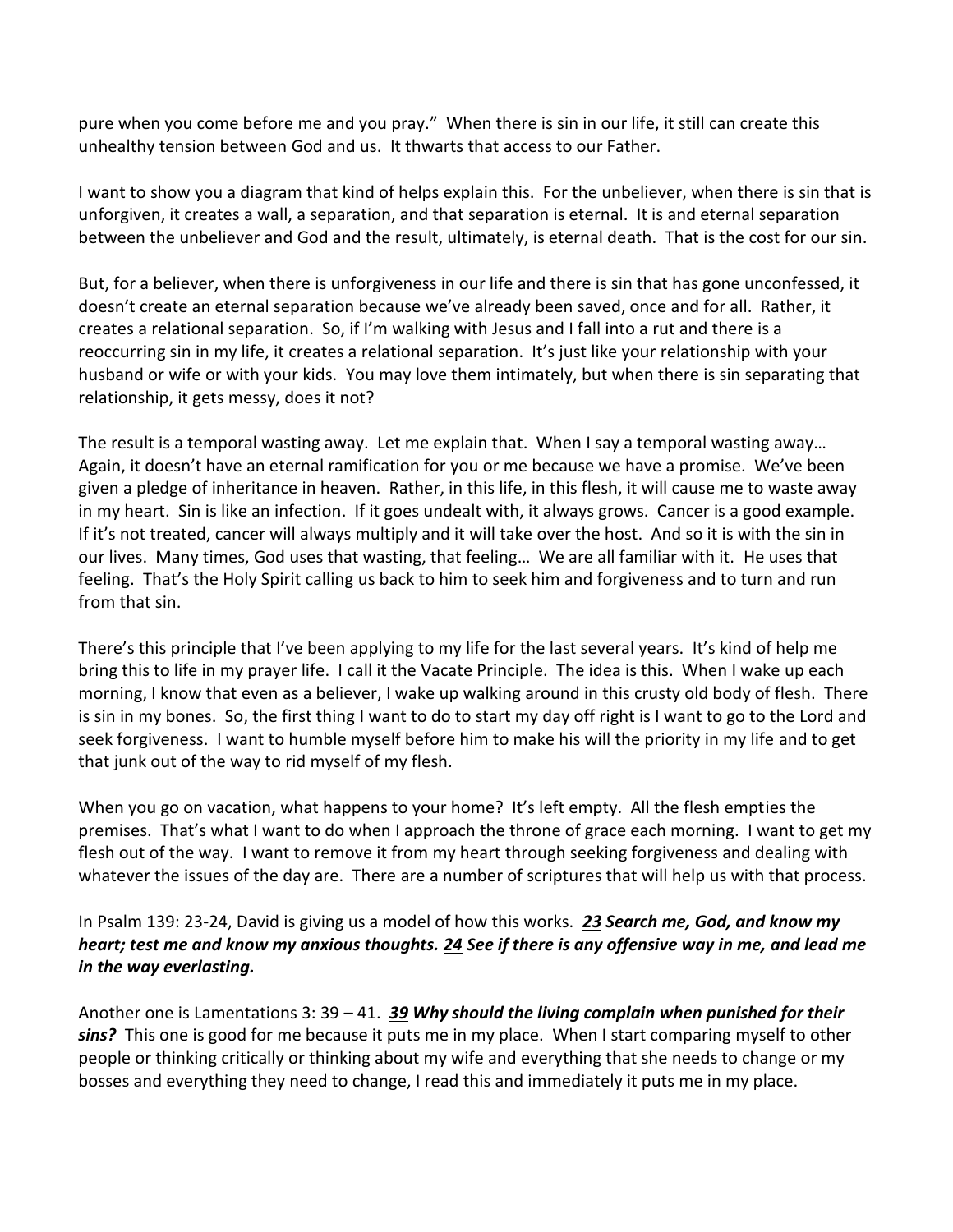## *[40](http://www.studylight.org/desk/?q=la%203:40&t1=en_niv&sr=1) Let us examine our ways and test them, and let us return to the Lord[. 41](http://www.studylight.org/desk/?q=la%203:41&t1=en_niv&sr=1) Let us lift up our hearts and our hands to God in heaven…"*

For those of us who choose to seek God in this way, to seek forgiveness on a daily basis, to wake up and to vacate our heart, to examine and probe our ways, it is sometimes a very painful process, at least temporarily. The reality is that's why many people don't go down this road and walk into forgiveness on a regular basis because the stuff we have to look at in our life is ugly, frankly. When we seek God and we ask him to search us and know us; try us and know our anxious thoughts, see if there by any hurtful way in us, you had better believe he is going to point some things out.

If you ever want to test the reality of God, ask him to show you your sin. Immediately, you will be reminded that God is real and he is particularly interested in how jacked up we are. Truly, that is a proof of God. He wants to help us in our afflictions. He wants to help us process through the junk in our life. As we vacate our heart, it is a process of coming to God and asking for forgiveness and seeking repentance on a daily basis. When we do that, that wall of relational separation comes down. And while it's painful in the moment, there is so much beautiful and wonderful fruit that comes from that.

# There is a quote that I've heard. I think it's from A.W. Tozer, but I'm just not sure. The statement is this: *"One of the marks of a mature believer is a life lived in continual repentance."*

Certainly not that I have arrived, but I can look back and see that as I've matured in my faith, this has been a practice that has increased in my life. As I've grown in my relationship with Christ, I find myself in repentance and seeking forgiveness more often. Do you know what is so awesome about that? As we do that, we are just lavished with the grace of God. We get to camp out in it. And it's God's grace and love and mercy that transforms us from the inside out.

I want to show you a second diagram. This came to me this week when we were studying the Book of Ephesians. As we pursue Christ, as we seek him with relational growth and closeness with God, when we pursue him relationally through God's word, through prayer, through discipleship type relationships and community, as we seek him, a couple of things happen. Our posture changes. Our posture just simply represents our pride. As you spend more time with God, this is ultimately what happens. You go from standing upright to bent over to crawling on the ground to splayed before him. Your awareness of you sin and your reproach is brought into full view.

The closer you get to God, his holiness, and his awe, his awesomeness and his love are so overwhelming that they just press your face into the carpet in humility. In that, something amazing happens. As our posture changes as we pursue Christ, our personal holiness increases. A lot of times we get it twisted, right? Especially Americans where we're always go, go, go and do, do, do. We get caught up in being works based believers. This is the answer to getting caught up in works. We want to do this on our own strength, but we can't. Rather, what we do is pursue Christ in relationship. As we fall more and more in love with God, our holiness increases because of what he is doing in our life.

## 1 John 5: 3 boils it down*. In fact, this is love for God: to keep his commands. And his commands are not burdensome.*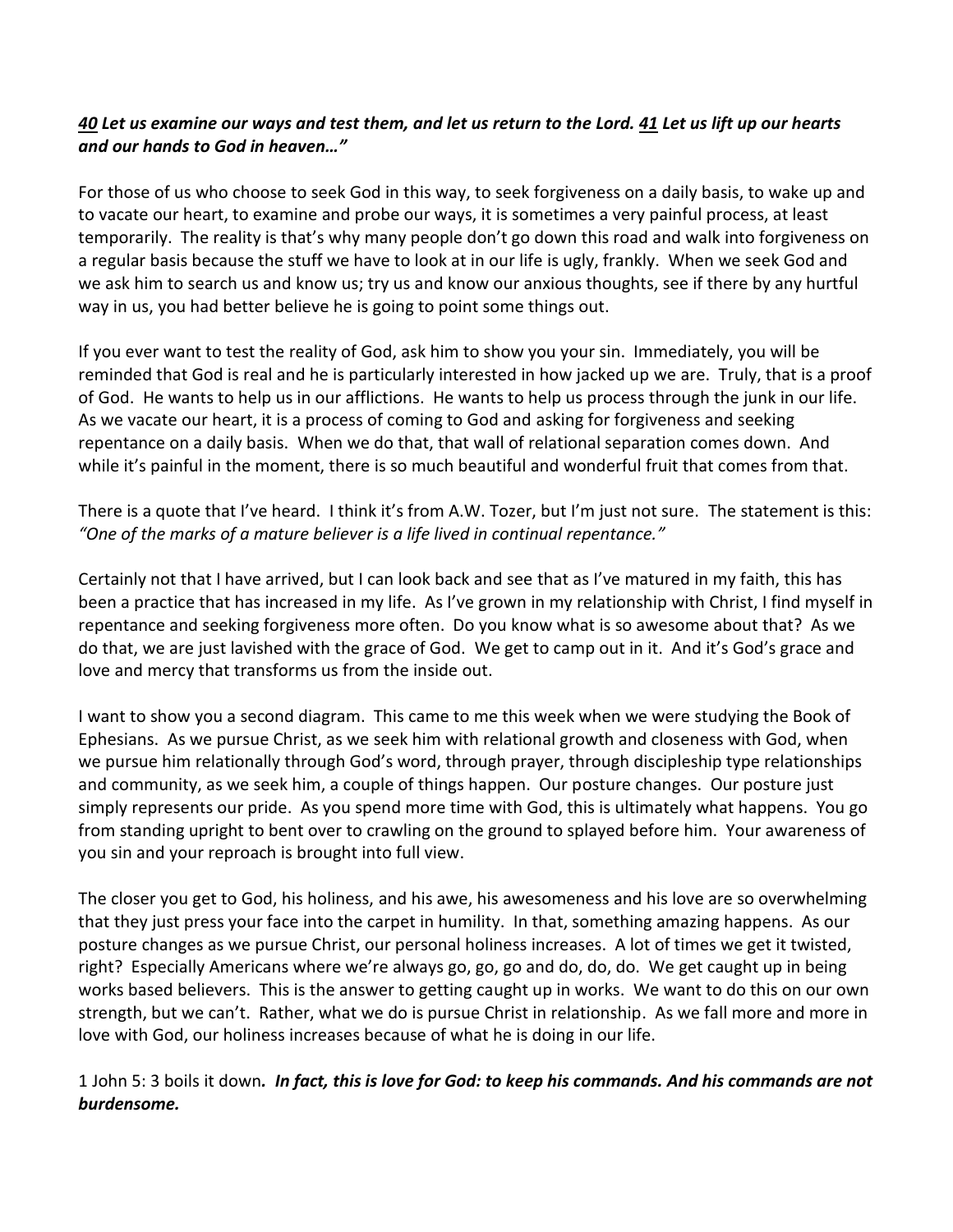As we seek God and forgiveness and we experience that grace and how much we desperately need him, we going to find ourselves falling in love with God more and more. The more you fall in love with him, the more you'll find yourself walking in obedience and what formerly was a pain in the neck, is now becoming a joy because you understand God's grace and his love and his plan for you better and better. It's so exciting.

#### **Unforgiveness that separates us from salvation and intimacy**.

As Jesus walks through Matthew 6 and he gives us the model prayer, he does something really interesting. He gives one more statement of clarification. If there is one statement of clarification, do you think it's something important that we need to pay attention to? You had better believe it.

# Matthew 6 says this: *[14](http://www.studylight.org/desk/?q=mt%206:14&t1=en_niv&sr=1) For if you forgive other people when they sin against you, your heavenly Father will also forgive you. [15](http://www.studylight.org/desk/?q=mt%206:15&t1=en_niv&sr=1) But if you do not forgive others their sins, your Father will not forgive your sins.* There's a catch here. I want to pull up that diagram again.

So, for the unbeliever, when there is unforgiveness in our heart… Unforgiveness is the legal stomping grounds for Satan. Of this wall that is built, separating the unbeliever from God, unforgiveness is one of the cornerstones or the primary building block. On top of that, piles of wounding, anger, resentment, addictions are used to cope from the unforgiveness. It is one of the places where Satan puts his hooks into our life. For the unbeliever, that unforgiveness is what separates us from God.

For the believer, unforgiveness can continue to separate us relationally. So, while I've been forgiven, if there is a relationship in my life that I'm unwilling to give forgiveness to, again, it's going to create a wall. That is a sin separating me from God. Essentially, when we hold unforgiveness, we are taking God off the throne and we are stepping up on it and saying I'll be the judge. Imagine your child coming to you and saying "Mom, Dad, you're no longer the mom and dad. Me and sis are running the show." Is that going to ride? It doesn't work. That's essentially what we are doing.

Martin Luther said this: *"If anyone insists on his own goodness and despises others, let him look into himself. And when his petition confronts him, he will find he is no better than the others and that in the presence of God, everyone must duck his head and come into the joy of forgiveness only through the low door of humility."*

When we harbor that unforgiveness, we are stiff-necked. We are standing up straight, our posture is prideful, and as a result, it creates a separation between our God and us. As hard as forgiveness can be when somebody has hurt us… And this includes horrific offenses, things that you were a victim of. Maybe it's something that you experienced as a child from a loved one. It even includes those heinous wrongs that have been committed against you. And as hard as it is, as we seek God, if we just press into this thing… As hard as it is and the closer we get to him, finally we will find ourselves at his feet. As we are face to face with our own sin, our own desperation, our own gratitude for what he has done for us, it allows us to freely extend that gift of grace and forgiveness to those who have wounded us. Ultimately, that sets you free. So long as you are holding someone prisoner, it's not they who are inside the prison; it's you. It's separating you from your God and it's causing that wasting away.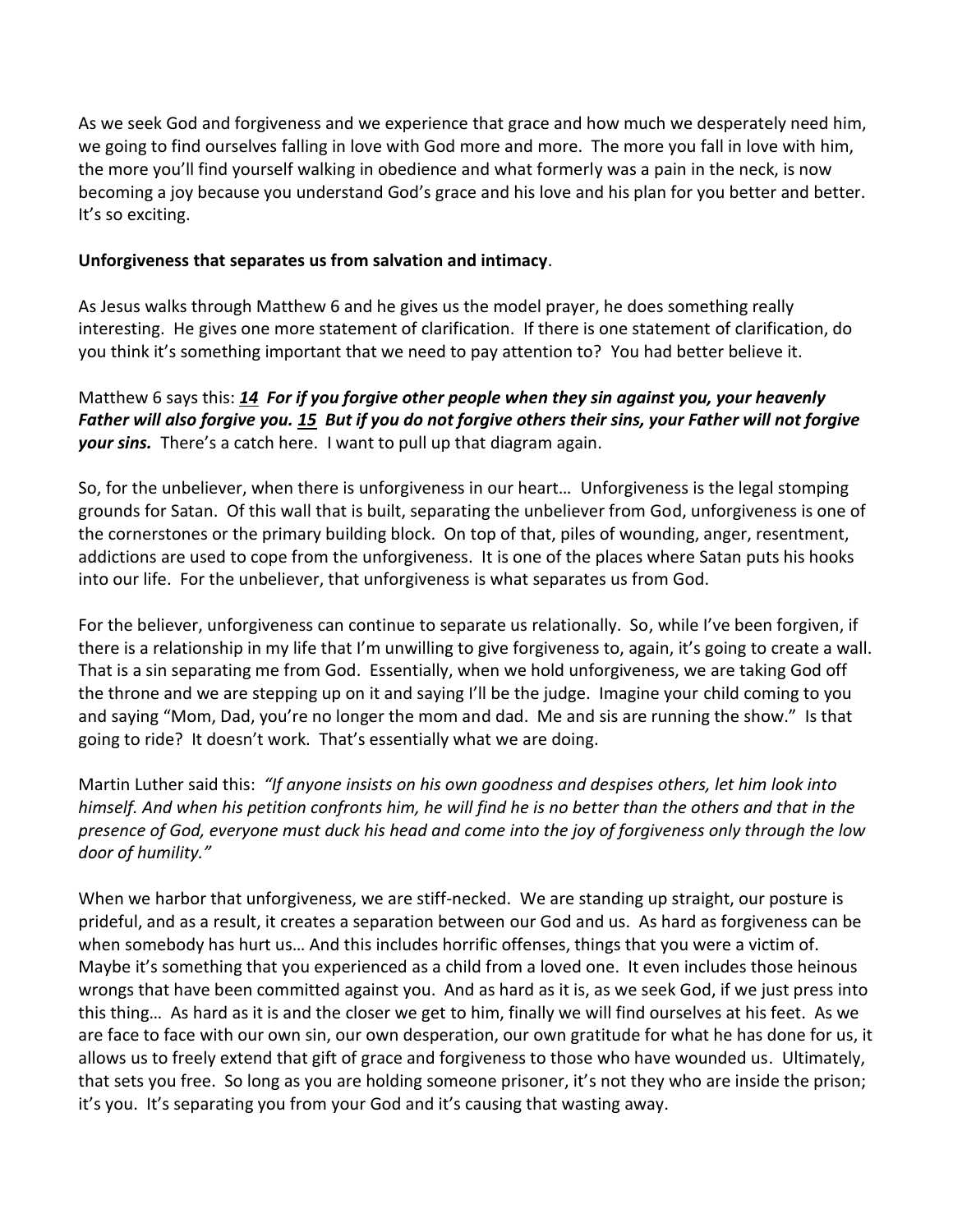Last spring, I read two amazing books by Corrie ten Boom. If you have never read her story, I highly encourage you to do so. Corrie ten Boom, during World War II, was arrested along with the rest of her family for hiding Jewish people who were on the run from the Nazi regime. She and many of her family members – her father, her sister – were thrown in prison and then moved to concentration camps in Germany.

In fact, she spent several years in a concentration camp called Ravensbruck. There were 96,000 women who died in Ravensbruck. One of them was her sister, Betsy, who died of malnutrition right before her eyes. It was only by a miracle paperwork fluke that Corrie ten Boom was released at the time when the allied forces were pushing into Germany. Just a few short days later, everyone in that concentration camp was murdered and then the Nazis got out of there. She just barely escaped her death in this concentration camp. She is an amazing godly woman.

In 1947, God called her to go back to Germany and minister to the very people who held her captive. As her story goes, she had a meeting in a small room full of people. As she explained those days in Germany, she would give a message of grace and forgiveness. When she would wrap up those messages, it was always quiet. There were no questions. People would just solemnly file out the back of the room because of the tremendous shame and scaring that had taken place in the hearts of the German people.

One particular night when she closed and the people were filing out of the room, there was one man who came walking up towards her. She immediately recognized him. In one moment, she saw a man wearing a brown overcoat and a brown hat and in the next moment, she saw a man in a blue uniform and a cap with a skull and cross bones on it. She realized it was one of her captors. In fact, it was one of the most cruel guards at Ravensbruck.

She relived the moment… He actually worked in this large warehouse. They would file the women in, strip them naked, throw their clothes and their shoes in the center of the room, examine their thin, frail, boney little bodies, and just ridicule these women. He was a wicked, evil man. As she realized who he was, this man approached her and she stood there frozen. She started fumbling around in her purse while this man walked up and held out his hand.

With a smile on his face, he says, "I heard that you mentioned Ravensbruck. I was a guard there."

Corrie froze. This man goes on to explain that after the war ended, he became a Christian. And while he had been forgiven by God, he wanted to come and seek forgiveness from one of his captives. As he's holding out his hand, this godly, wonderful woman stands there frozen. She's thinking to herself *There is no way that I can shake this man's hand. There is no way that I can possibly forgive him for what he did to me and to so many others.*

She sat there frozen and just prayed to God to give her the strength. With every ounce of energy she had, she just barely raised up her hand. The man took hold of her hand and then she explained what happened next. She said that warmth started up in her shoulder and moved down her arm and into her hand and into that man. A joy and a release of forgiveness rushed through her body and she was able to forgive that man with a full heart.